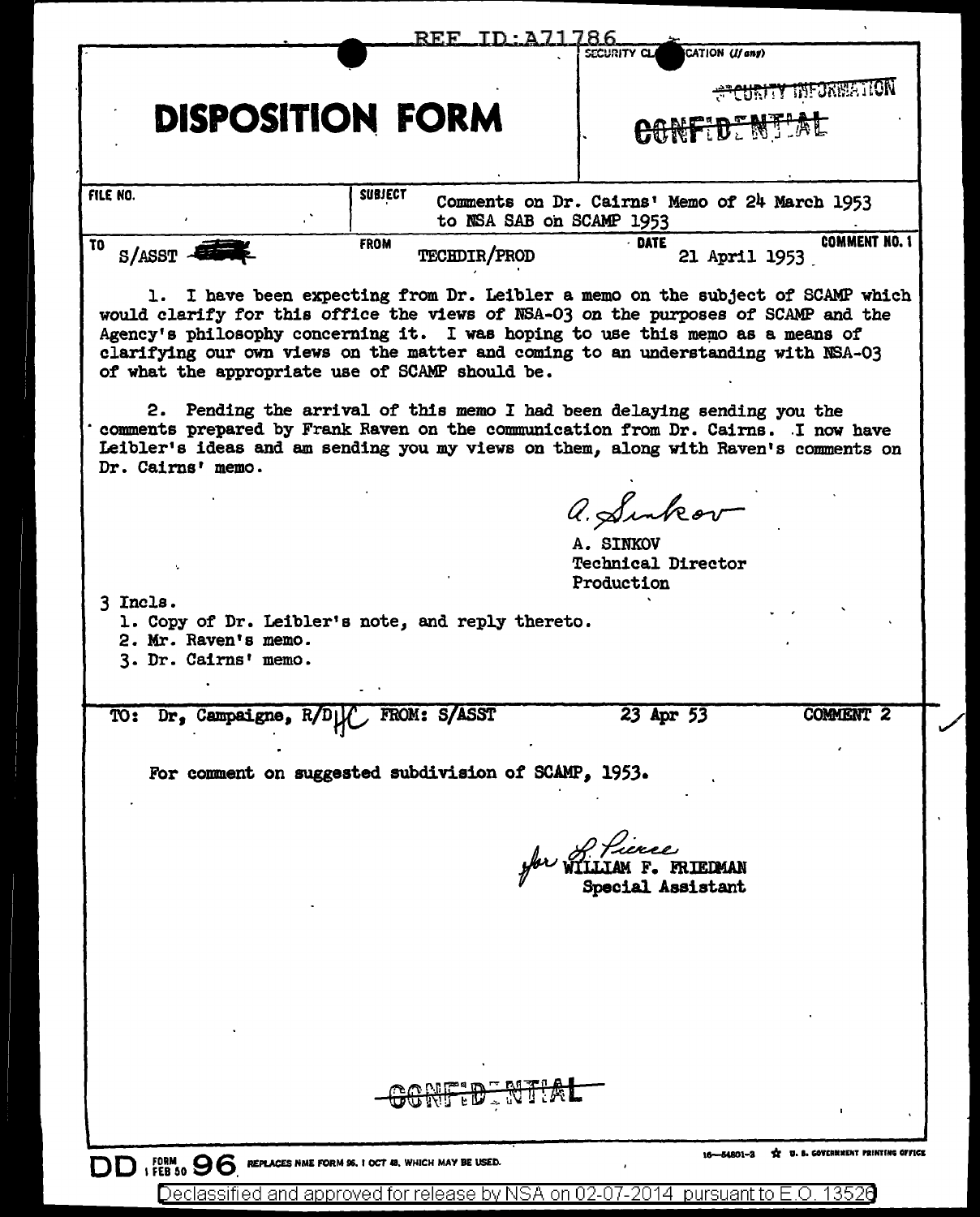BBA-34

## TECHDIR/PROD

21 April 1953

1. Not long ago Mr. Friedman sent to this office a memorandum on the 1953 SCAMP Program which had been prepared by Professor Cairns and addressed to the members of the Scientific Advisory Board. Mr. Friedman had requested comments from any 06 personnel interested in the program. Such comments were prepared by Mr. Raven with the help of Mr. Levenson and Dr. Shaw, but I delayed sending them because I had been advised by Mr. Levenson that you were going to send me a statement of NSA-OR's philosophy and program in connection with SCAMP.

2. I have now received your note and find that in the main it is in line with the comments by Professor Cairns, stating that SCAMP's general purpose is the desire to increase the knowledge available concerning discreet problems and their computational solution. As a secondary field of consideration, mention is made of the fact that a class of problems of more inmediate interest to the Agency will also be considered.

3. In effect then we are combining into one program a series of very long-range problems whose contribution is essentially in the field of methodology and a class of problems of shorter range of more direct interest to the agency's immediate effort.

4. Although these two different objectives are to an extent complementary. there is more loss than gain, I should think, in merging them. In the main, different groups of people are called for in the two separate types of effort. The clearance requirements are radically different for the two groups: in one instance, no clearance at all is necessary (as evidenced by SCAMP 1952); in the other, the very highest clearance is indispensable. The study of discreet problems should be conducted at a location such as Los Angeles where related activities like INA and SWAC can assist the effort; the more immediate problem must be handled here at the Agency, and may derive considerable profit from the background and experience of mathematicians previously associated intimately with our effort.

5. I therefore propose that SCAMP be subdivided into two parts with the part of immediate interest to 06 conducted at NSA, Washington, and with whatever help from 06 personnel as you may desire.

6. I am sending along a copy of Raven's comment which follows along the same general lines as my own ideas.



AL SINKOV **Technical Director** Production

Inclosure  $a/s$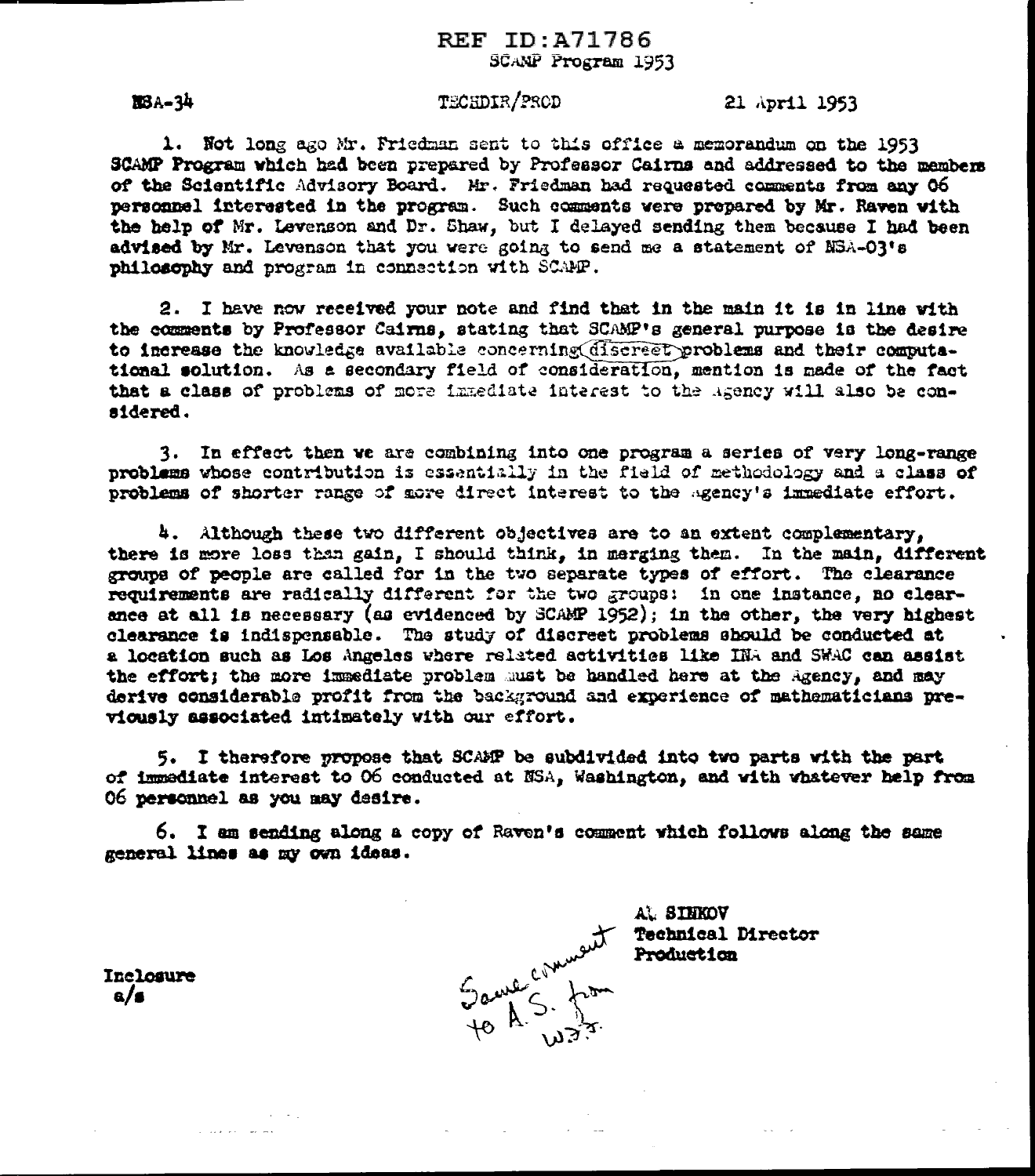PROD Attn: Dr. A. Sinkov

10 April 1953

 $R/D$ 

SCAMP Program 1953

1. You have in your possession a memorandum by S. Cairns dated 24 March 1953, for members of NSA Scientific Advisory Board on the SCAMP program for 1953. I believe it gives an accurate description of haw we erpect SCAMP to develop this year, and the steps it sets forth meet with 34's concurrence.

Our fundamental purpose in holding SCAMP is, as Cairns states, 2. to increase the general knowledge available concerning discreet) problems and their computational solutions. Two of the starting points for this aim will be the study of finite projective planes and convex regions. A third starting point will be a class of problems which are of more immediate interest to the Agency.

3. Art Levenson, Sam Schmitt and Bob Shaw are now helping me to prepare a list of Agency problems which we expect some members of SCAMP to use as a starting point for their investigations. It is planned to have these problems presented to the members of SCAMP by such people as Marshall Hall, Al Clifford and Andy Gleason. It is also hoped that a few manbers of 06 will be able to attend SCANP for the full two months in order to help guide the work along lines of interest to NSA. If you concur I would appreciate your nominations in the near future.

FOR ACTING ASSISTANT DIRECTOR RESEARCH AND DEVELOPMENT:

R. A. LEIBLER have" **Chief** Mathematical Research Division more. abo ec: 30  $3012(2)$ 59 A 15 29 1953 APR 14 1953 APR 14 いよき RECEIVED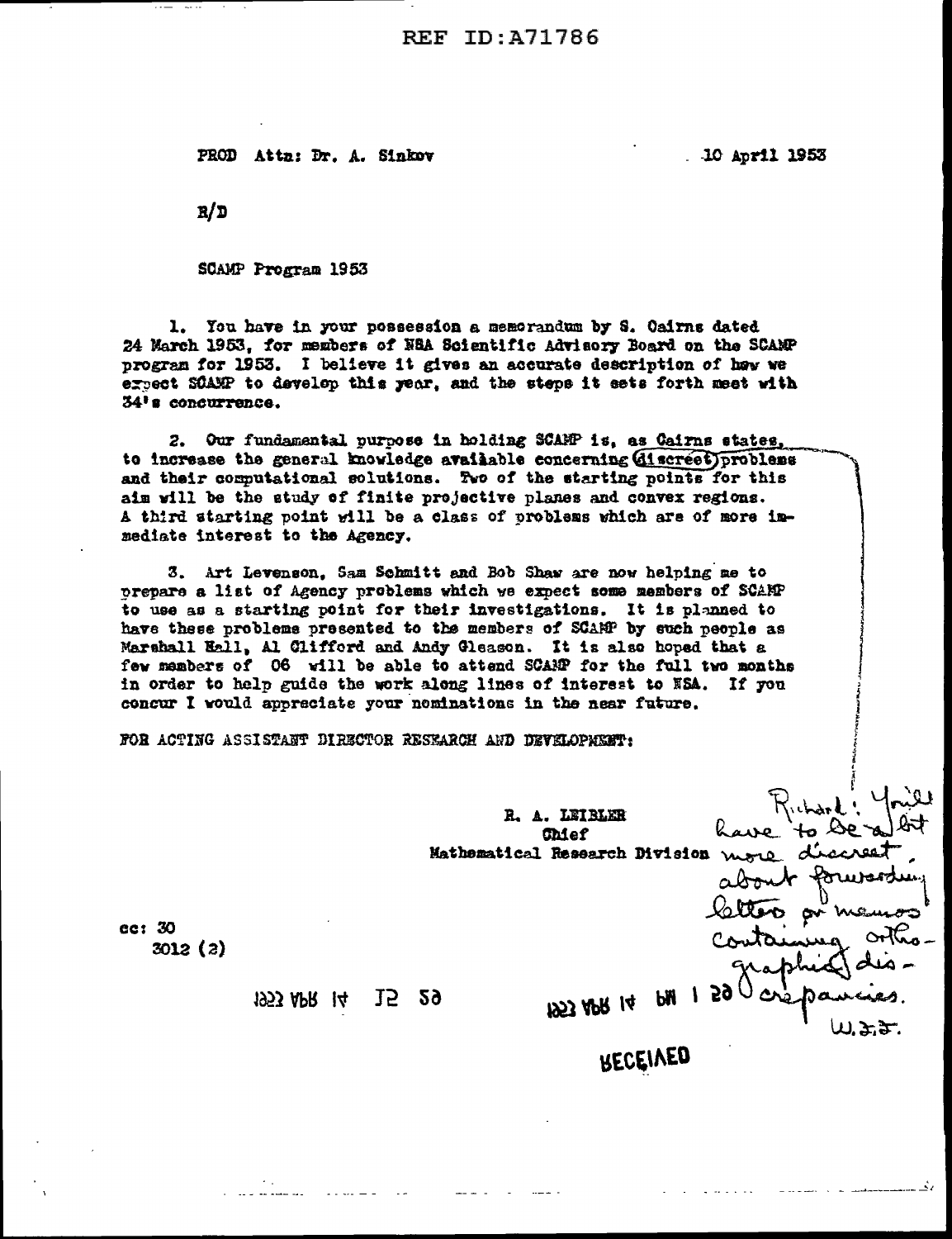9 April 1953

## Memorandum for the Consultant

Technical Director, Production Through:

Subject: Comments on Dr. Cairns' memo of 24 Mar '53 to NSA SAB on SCAMP 1953.

**REF ID: A71786** 

 $5818771$ 

<u>r aliantario de la</u> ν

- 片月命 良 -

**WESTARVER'S R** 

Dr. Cairns' memo establishes a SCAMP 1953 which is entirely a long- $\mathbf{1}$ . range research project. It is considered that the first general objective. that of "increasing the general knowledge available concerning discrete problems and their computational solution," is appropriate to the mission of such a project and will, in the long run, prove of interest to PROD. The second general objective, that of "educating competent mathematicians in mathematical theory and techniques of interest to the sponsor," seems to be stated the wrong way round. Not only would educating mathematicians in our techniques represent a consequential security threat; it might indeed. in requiring an otherwise unnecessary security clearance, prejudice the first mission of SCAMP by excluding mathematicians - e.g., Stanislaw M. Ulam peculiarly fitted to make subatantial contributions to a carefully directed program on discrete problems. Surely the second objective should be producing mathematical theory and techniques of interest to the sponsor.

Such a project seems wholly acceptable; with careful direction by  $2.$ personnel of R/D, it should produce results which in ten or fifteen years may be of value to PROD. It seems highly undesirable to present the participants with a discussion of current PROD problems; the doings of the agency should be presented, if attall, about at the devel of Sacco or Helen Fouche Gaines. There is therefore no need for PROD personnel to attend  $\sim$ such  $\alpha$  project; the PROD interest will be satisfied if we are provided with an evaluated summary of results.

3. We contemplated that, as a result of the comments made on SCAMP 1952, the 1953 project would be something quite different from what Dr. Cairns describes. This hypothetical project, which PROD could have supported with considerable enthusiasm, would consist in having a panel of competent mathematicians (conceivably those actually named for SCAMP 1953), fully cleared, to discuss certain PROD and C/SEC operational problems and to perform research either directly on these problems or on the techniques they considered appropriate to these problems. We have, in fact, a tentative list of thirteen such problems, prepared when there seemed to be some possibility that they would constitute the agenda of SCAMP 1953. It would be desirable and appropriate for PROD to provide representatives at such a colloquium to present the problems and to assist in the direction of research.

4. Since SCAMP 1953 is intended as a long range research project, we feel that there is a need for a separate project devoted to the study of problems of more immediate concern to the Office of Production. This group would meet at Arlington Hall and be composed efftirely of completely cleared individuals to do research on a specific list of problems. We suggest M. Hall Jr., A.M. Gleason, A.H. Clifford, E. Hansen, R.J. Levitt, W.W. Jacobs, George Kramer, and Al Whiteman.

 $\frac{1}{\sqrt{2}}$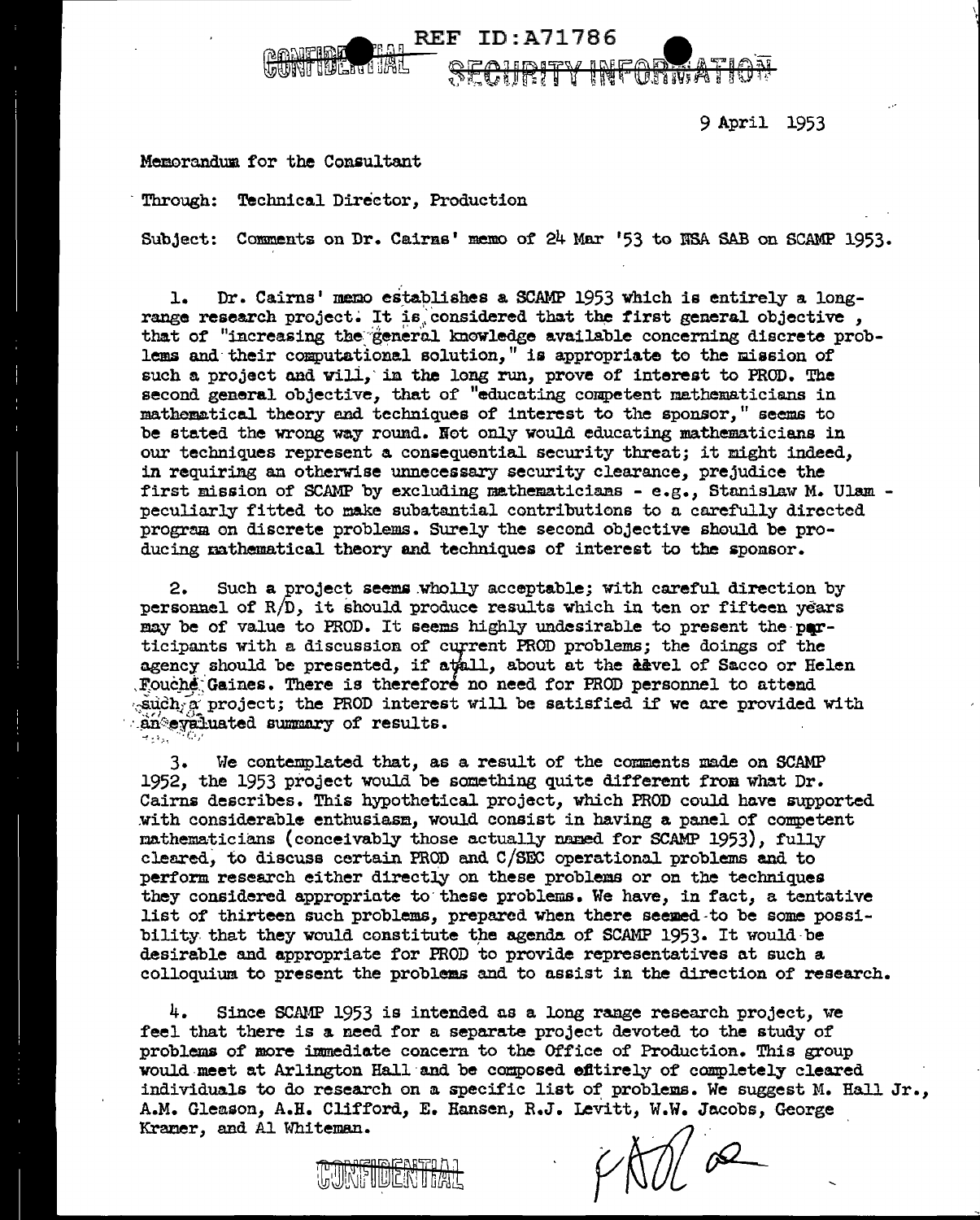| <b>MEMO ROUTING SLIP</b><br>1 NAME OR TITLE |                     |                                                                                            |                                   |
|---------------------------------------------|---------------------|--------------------------------------------------------------------------------------------|-----------------------------------|
| Dr. A. Sinkov                               |                     | <b>INITIALS</b>                                                                            | <b>CIRCULATE</b>                  |
| ORGANIZATION AND LOCATION<br><b>PROD</b>    |                     | <b>DATE</b>                                                                                | <b>COORDINATION</b>               |
| 2                                           |                     |                                                                                            | <b>FILE</b>                       |
|                                             |                     |                                                                                            | <b>INFORMATION</b>                |
| з                                           |                     |                                                                                            | NECESSARY<br><b>ACTION</b>        |
|                                             |                     |                                                                                            | <b>NOTE AND</b><br><b>RETURN</b>  |
| 4                                           |                     |                                                                                            | SEE ME                            |
|                                             |                     |                                                                                            | <b>SIGNATURE</b>                  |
|                                             |                     | Comments would be appreciated from any of your<br>people who are interested in SCAMP 1953. |                                   |
|                                             |                     |                                                                                            |                                   |
|                                             |                     |                                                                                            |                                   |
|                                             |                     |                                                                                            |                                   |
|                                             |                     |                                                                                            |                                   |
|                                             |                     |                                                                                            |                                   |
|                                             |                     |                                                                                            |                                   |
| FROM NAME OR TITLE                          | WILLIAM F. FRIEDMAN |                                                                                            | DATE<br>Mar<br>55.77<br>TELEPHONE |

л,

Ŧ

l,

 $\overline{\phantom{a}}$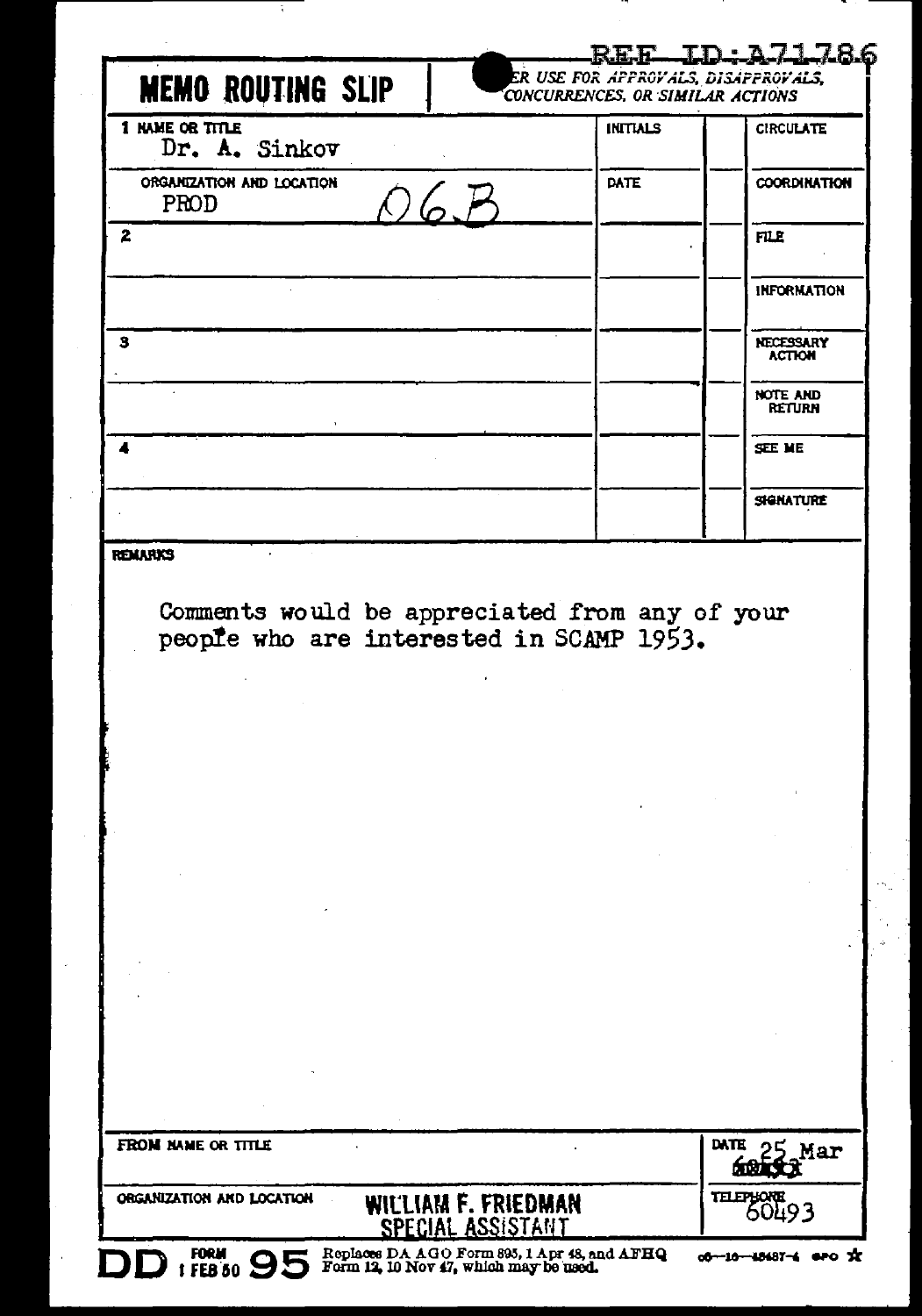

#### CONFIDENTIAL - SECURITY INFORMATION

24 March 1953

MEMORANDUM FOR: Members of NSA Scientific Advisory Board

SUBJECT: SCAMP Program 1953

1. A symposium known as SCAMP was sponsored in the summer of 1952 by the Armed Forces Security Agency (now called the National Security Agency) at the Institute for Numerical Analysis of the National Bureau of Standards on the campus of the University of California at Los Angeles. A sequel, SCAMP 1953, is planned for this coming summer. The project is to be financed by funds transferred from the NSA to the NBS through the Office of Naval Research. Accordingly, Dr. Mina Rees of the ONR and Dr. John H. Curtiss of the NBS are interested both in the scientific quality of the SCAMP program and in its relevance to the practical problems of the National Security Agency. I accordingly agreed to describe to the Advisory Board the present plans for SCAMP and to transmit the Board's comments to Dr. Rees. Since time did not permit us to consider this matter at our meeting on 5 February, I am soliciting your opinions by mail, though I realize that some of you are relatively near to the problems involved.

2. Aside from NSA personnel, the expected SCAMP participants are A. A. Albert, R. H. Bruck, K. A. Bush, S. S. Cairns (Chairman), Randolph Church, A. H. Clifford, W. S. Connor, R. P. Dilworth, A. M. Gleason, R. A. Good, D. W. Hall, Marshall Hall, A. J. Hoffman, V. L. Klee, Erwin Kleinfeld, J. C. Koken, Morris Newman, L. J. Paige (Executive Secretary), Gordon Pall, A. E. Roberts, and C. B. Tompkins.

3. The general objectives of SCAMP were expressed as follows in a letter of 23 January 1953 from John H. Curtiss to the Chief of Naval Research:

- "Increasing the general knowledge available concerning  $a<sub>o</sub>$ discrete problems and their computational solution."
- "Educating competent mathematicians in mathematical b. theory and techniques of interest to the sponsor."

4. Although details remain to be worked out, it is contemplated that the first objective shall be pursued as follows:

<del>CONFIDENTIAL</del>

- As background material, and as a nucleus about which this a. year's research may be built, the participants will be supplied with:
	- (1) An expository account, now being prepared, of last summer's work and of closely related topics.
	- (2) A paper "Discrete problems and computers" (copy being sent separately to members of the Advisory Board) prepared by  $C<sub>o</sub>$  B. Tompkins subsequent to SCAMP 1952<sub>9</sub>